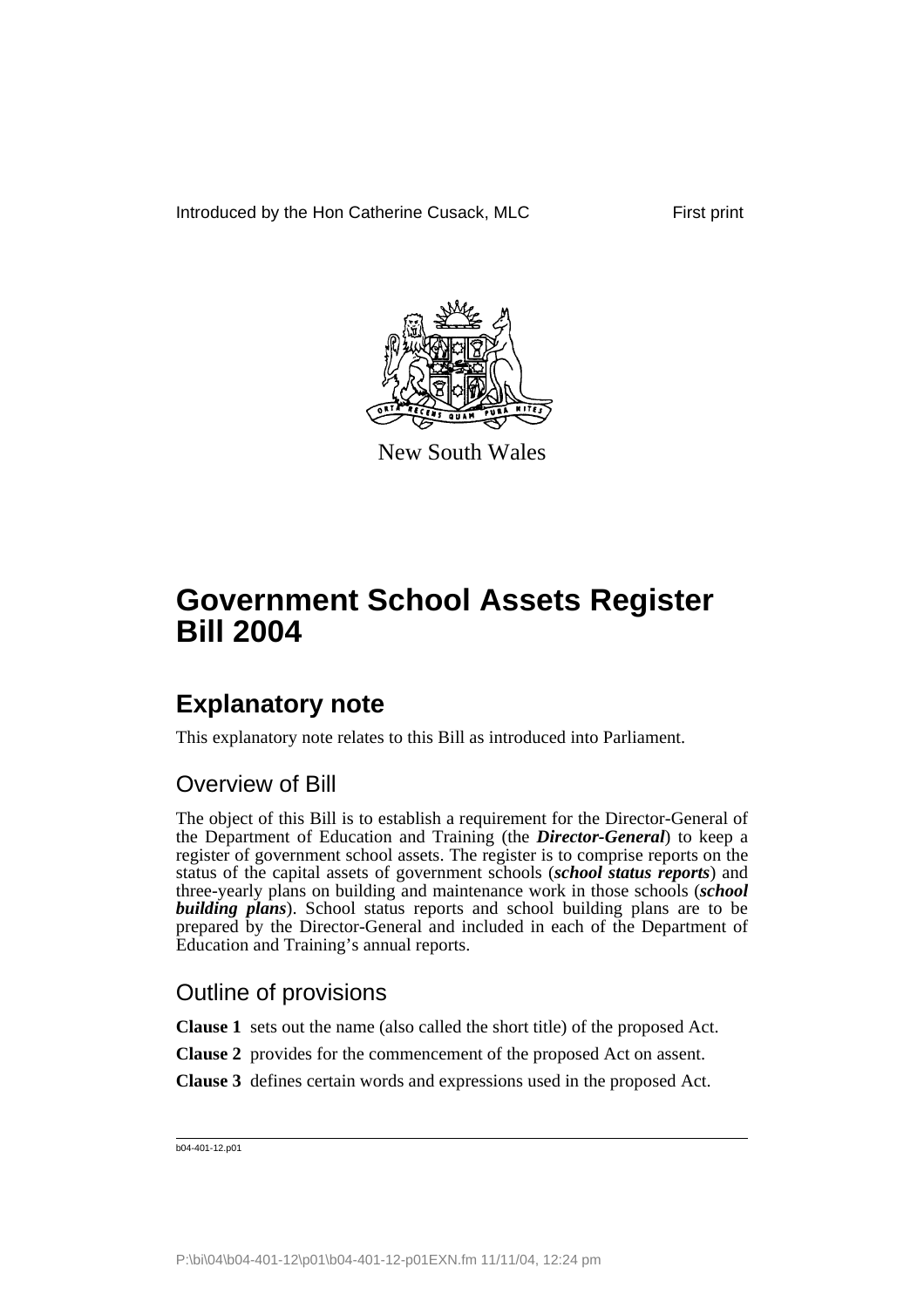Government School Assets Register Bill 2004

Explanatory note

**Clause 4** establishes the requirement for the Director-General to keep a register of government school assets.

**Clause 5** provides for the preparation of school status reports by the Director-General and sets out the matters that each school status report must contain. Clause 5 also provides for the inclusion of school status reports in the Department of Education and Training's annual reports.

**Clause 6** provides for the preparation of school building plans by the Director-General and sets out the matters that each school building plan must contain. Clause 6 also provides for the inclusion of school building plans in the Department of Education and Training's annual reports.

Explanatory note page 2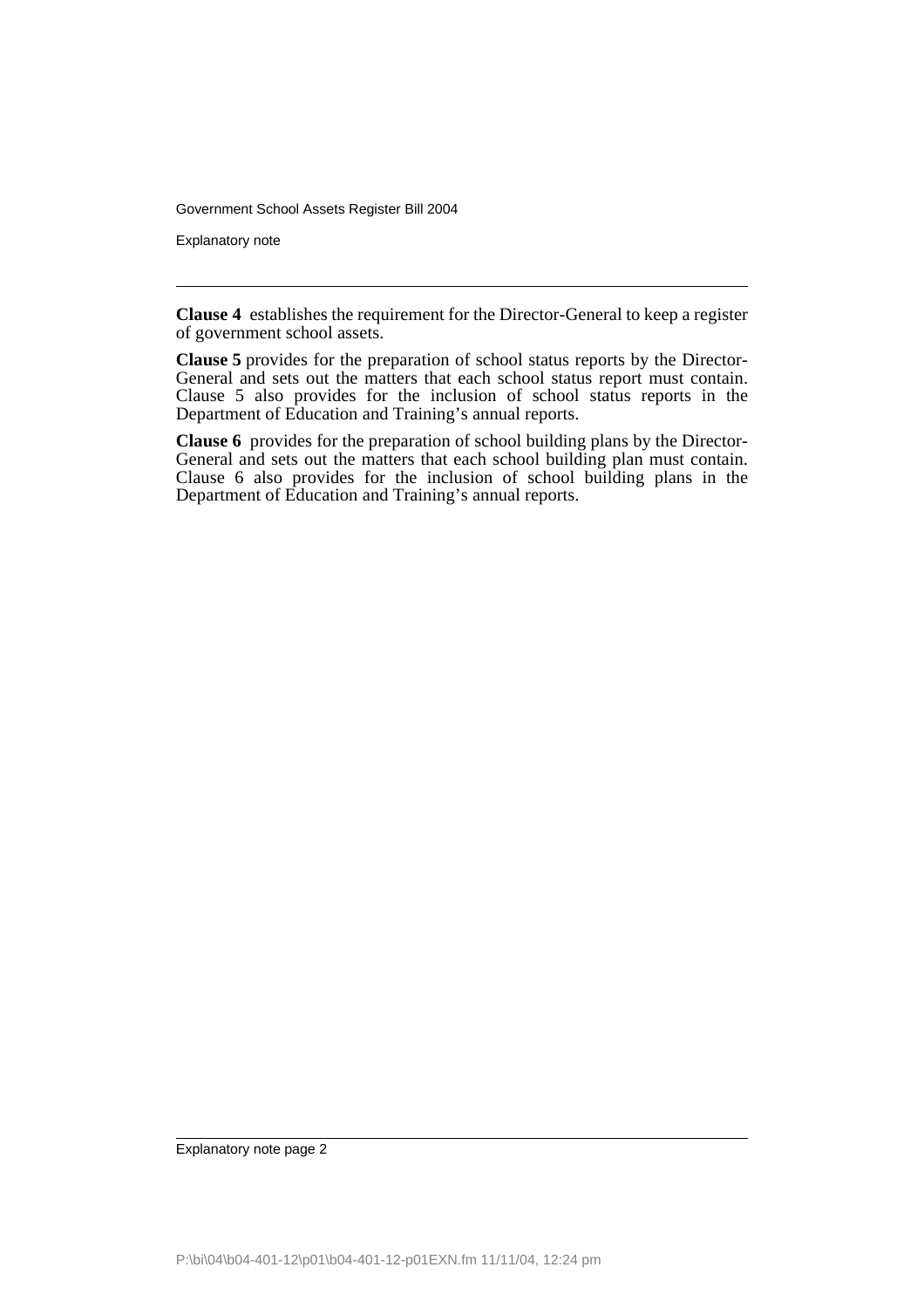Introduced by the Hon Catherine Cusack, MLC First print



New South Wales

## **Government School Assets Register Bill 2004**

### **Contents**

|    |                                                 | Page          |
|----|-------------------------------------------------|---------------|
|    | Name of Act                                     |               |
|    | Commencement                                    |               |
|    | Definitions                                     | $\mathcal{P}$ |
|    | Register of government school assets to be kept | 2             |
| 5. | School status report                            | 2             |
| 6  | School building plan                            | 3             |
|    |                                                 |               |

b04-401-12.p01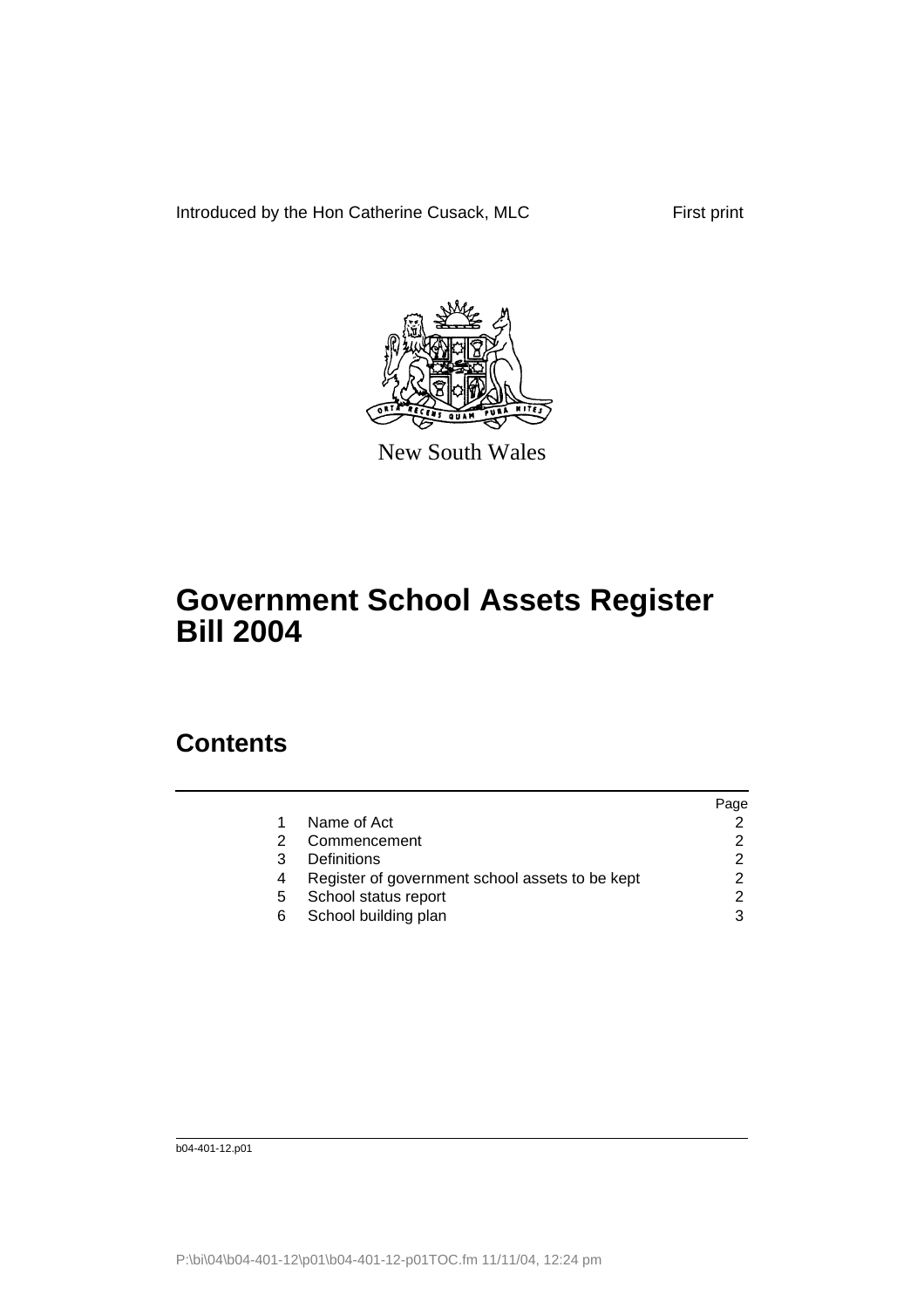#### Government School Assets Register Bill 2004

**Contents** 

Page

Contents page 2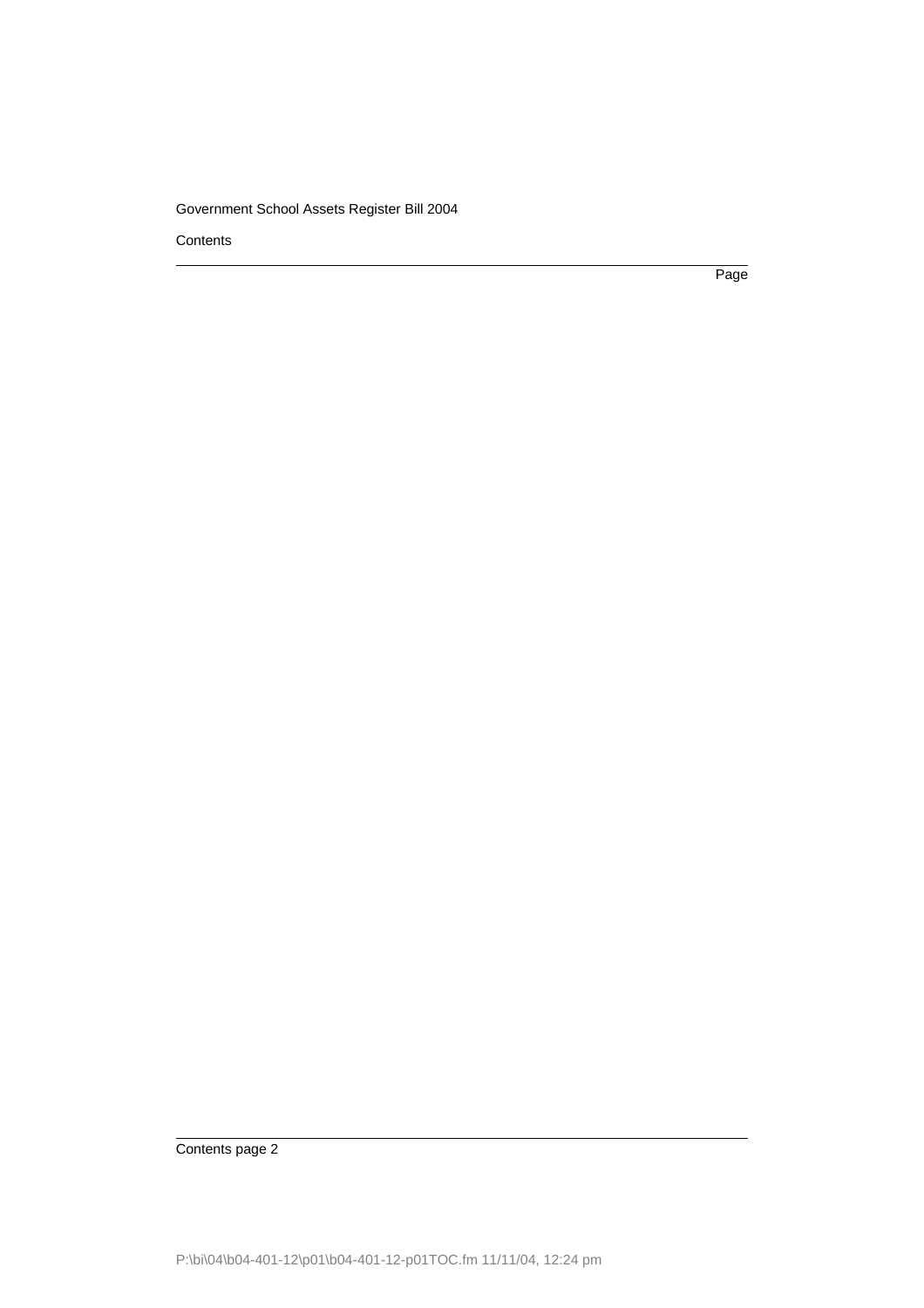

New South Wales

# **Government School Assets Register Bill 2004**

No , 2004

#### **A Bill for**

An Act to establish a register of government school assets and to provide for the preparation of school status reports and building plans; and for other purposes.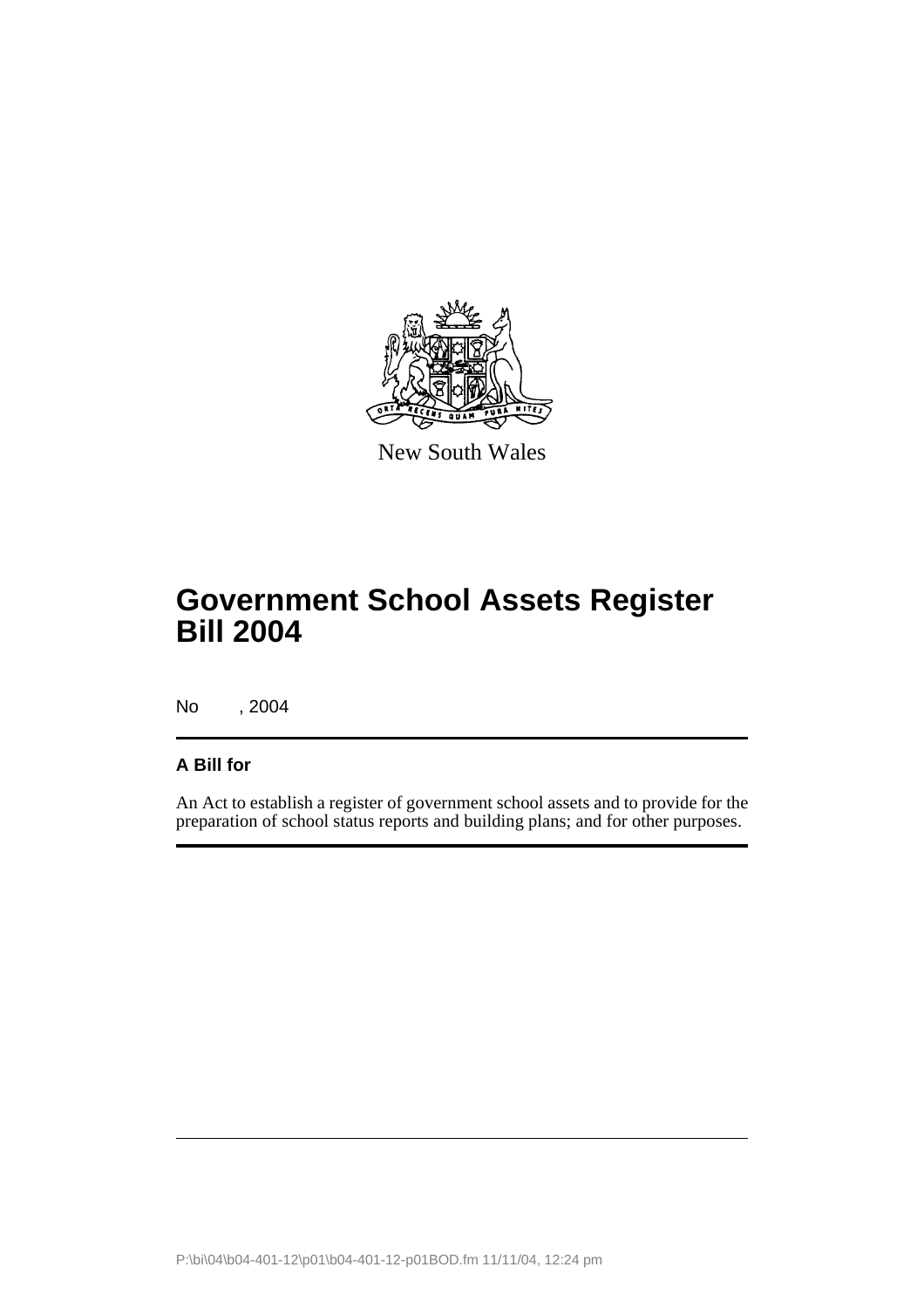| 1<br>The Legislature of New South Wales enacts: |                    |                                                                                                                                                                                                                                |                      |  |  |
|-------------------------------------------------|--------------------|--------------------------------------------------------------------------------------------------------------------------------------------------------------------------------------------------------------------------------|----------------------|--|--|
| 1                                               | <b>Name of Act</b> |                                                                                                                                                                                                                                |                      |  |  |
|                                                 |                    | This Act is the Government School Assets Register Act 2004.                                                                                                                                                                    | 3                    |  |  |
| $\mathbf{2}$                                    |                    | <b>Commencement</b>                                                                                                                                                                                                            | 4                    |  |  |
|                                                 |                    | This Act commences on the date of assent.                                                                                                                                                                                      | 5                    |  |  |
| 3                                               |                    | <b>Definitions</b>                                                                                                                                                                                                             | 6                    |  |  |
|                                                 |                    | In this Act:                                                                                                                                                                                                                   | $\overline{7}$       |  |  |
|                                                 |                    | <i>capital assets</i> includes demountables and buildings that are not<br>demountables.                                                                                                                                        | 8<br>9               |  |  |
|                                                 |                    | <b>Department</b> means the Department of Education and Training.                                                                                                                                                              | 10                   |  |  |
|                                                 |                    | <b>Director-General</b> means the Director-General of the Department of<br>Education and Training.                                                                                                                             |                      |  |  |
|                                                 |                    | <i>financial year</i> means a period of 12 months commencing on 1 July.                                                                                                                                                        | 13                   |  |  |
|                                                 |                    | <i>government school</i> has the same meaning as in the <i>Education Act</i><br>1990.                                                                                                                                          | 14<br>15             |  |  |
| 4                                               |                    | Register of government school assets to be kept                                                                                                                                                                                | 16                   |  |  |
|                                                 | (1)                | The Director-General is to keep a register consisting of the<br>following:                                                                                                                                                     | 17<br>18             |  |  |
|                                                 |                    | (a)<br>each school status report submitted to the Minister under<br>section 5,                                                                                                                                                 | 19<br>20             |  |  |
|                                                 |                    | each school building plan submitted to the Minister under<br>(b)<br>section 6.                                                                                                                                                 | 21<br>22             |  |  |
|                                                 | (2)                | The register is to be kept in such form as the Director-General<br>considers appropriate.                                                                                                                                      | 23<br>24             |  |  |
|                                                 | (3)                | The register is to be made available for public inspection, free of<br>charge, on the website of the Department.                                                                                                               | 25<br>26             |  |  |
| 5                                               |                    | <b>School status report</b>                                                                                                                                                                                                    | 27                   |  |  |
|                                                 | (1)                | The Director-General is to prepare and submit to the Minister a<br>report on the status of government school assets (a school status<br><i>report</i> ) within the period of 4 months after the end of each financial<br>year. | 28<br>29<br>30<br>31 |  |  |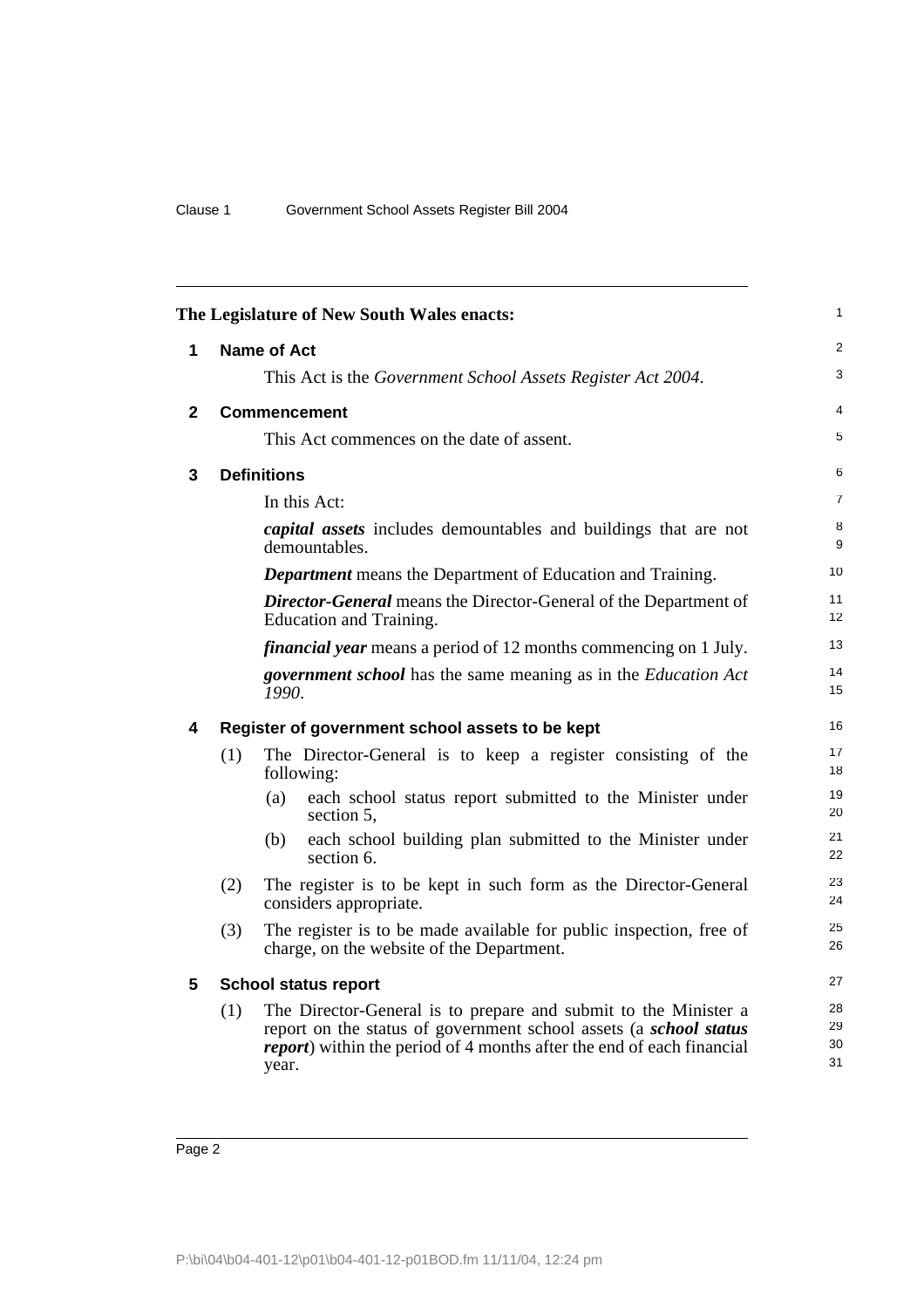|   | (2) | The report is to contain the following matters:                                                                                                                                                                                                                                                                                               |                                                                                                                                                                                                                                                                                                                                                                      |                                      |  |
|---|-----|-----------------------------------------------------------------------------------------------------------------------------------------------------------------------------------------------------------------------------------------------------------------------------------------------------------------------------------------------|----------------------------------------------------------------------------------------------------------------------------------------------------------------------------------------------------------------------------------------------------------------------------------------------------------------------------------------------------------------------|--------------------------------------|--|
|   |     | (a)                                                                                                                                                                                                                                                                                                                                           | particulars of the capital assets of each government school<br>and of the state of repair of those assets at the end of the<br>financial year to which the report relates, together with a<br>statement identifying how the existing state of repair of those<br>capital assets was assessed,                                                                        | 2<br>3<br>4<br>5<br>6                |  |
|   |     | (b)                                                                                                                                                                                                                                                                                                                                           | an assessment of works of a capital nature that have been<br>identified by government schools or by the Department or any<br>other public authority, during the financial year to which the<br>report relates, as works that need to be carried out in<br>government schools,                                                                                        | $\overline{7}$<br>8<br>9<br>10<br>11 |  |
|   |     | (c)                                                                                                                                                                                                                                                                                                                                           | an assessment of the progress that has been made in carrying<br>out those works of a capital nature that are identified in the<br>relevant school building plan as capital works to be carried<br>out during the financial year to which the report relates,<br>together with the amount expended in carrying out each of<br>those works during that financial year, | 12<br>13<br>14<br>15<br>16<br>17     |  |
|   |     | (d)                                                                                                                                                                                                                                                                                                                                           | particulars of the amount expended on maintenance work for<br>each government school during the financial year to which the<br>report relates,                                                                                                                                                                                                                       | 18<br>19<br>20                       |  |
|   |     | (e)                                                                                                                                                                                                                                                                                                                                           | particulars of the amount of any additional funding requested<br>by a government school for urgent maintenance during the<br>financial year to which the report relates and the amount of<br>any additional funding granted for that purpose, together with<br>a statement of reasons for any refusal to grant any such<br>additional funding.                       | 21<br>22<br>23<br>24<br>25<br>26     |  |
|   | (3) | 27<br>28<br>29                                                                                                                                                                                                                                                                                                                                |                                                                                                                                                                                                                                                                                                                                                                      |                                      |  |
| 6 |     |                                                                                                                                                                                                                                                                                                                                               | School building plan                                                                                                                                                                                                                                                                                                                                                 | 30                                   |  |
|   | (1) | The Director-General is to prepare and submit to the Minister a plan<br>(a school building plan), within the period of 4 months after the end<br>of each financial year, with respect to building and maintenance<br>work in government schools for the next 3 financial years (inclusive<br>of the financial year in which it is submitted). |                                                                                                                                                                                                                                                                                                                                                                      | 31<br>32<br>33<br>34<br>35           |  |
|   | (2) | (a)                                                                                                                                                                                                                                                                                                                                           | The school building plan is to contain the following matters:<br>particulars of works of a capital nature that are to be carried<br>out in government schools during the period to which the plan<br>relates, the estimated time frame for completing the works                                                                                                      | 36<br>37<br>38<br>39                 |  |
|   |     |                                                                                                                                                                                                                                                                                                                                               |                                                                                                                                                                                                                                                                                                                                                                      |                                      |  |

Page 3